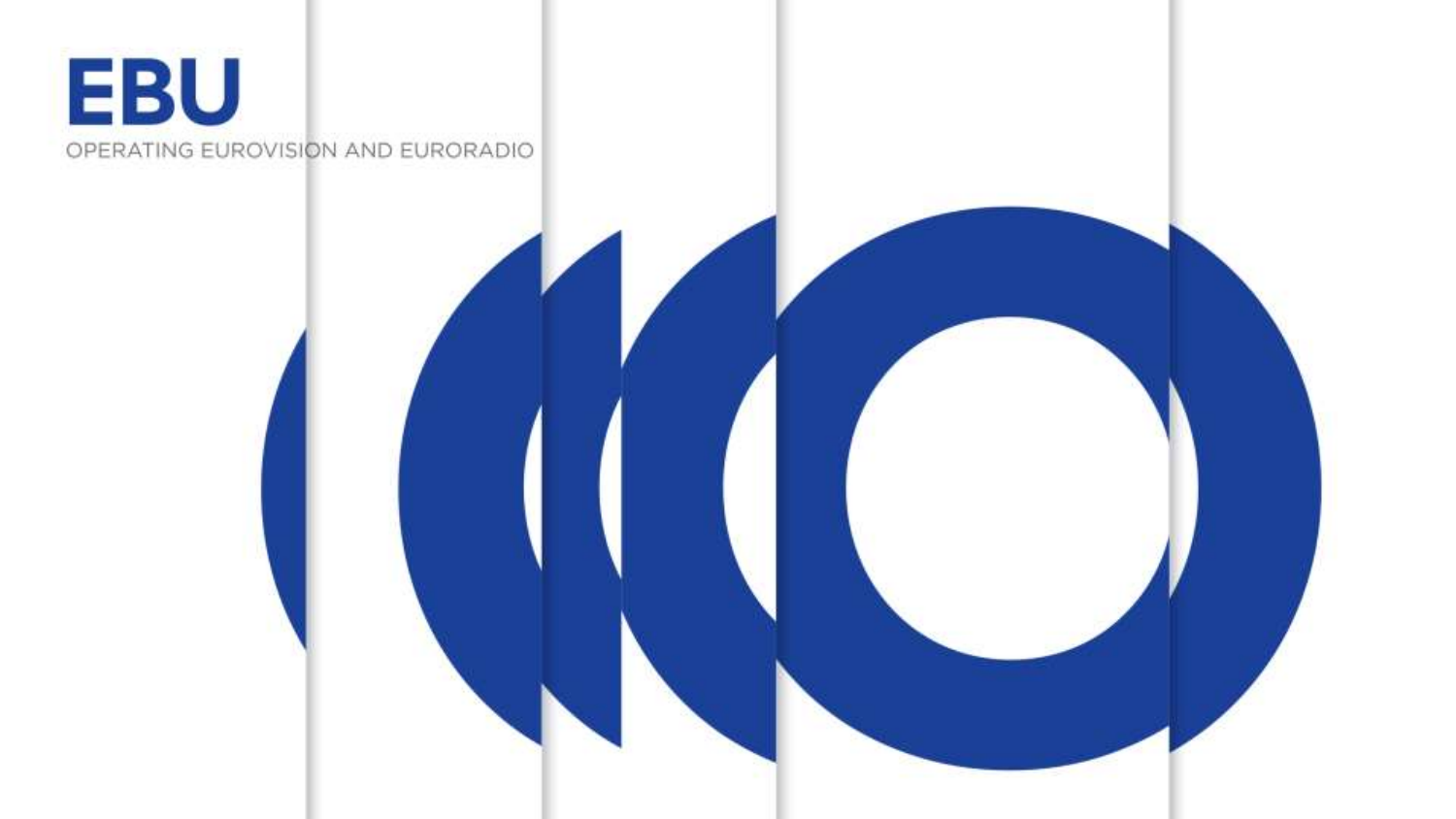

## RADIO IN THE CONNECTED CAR



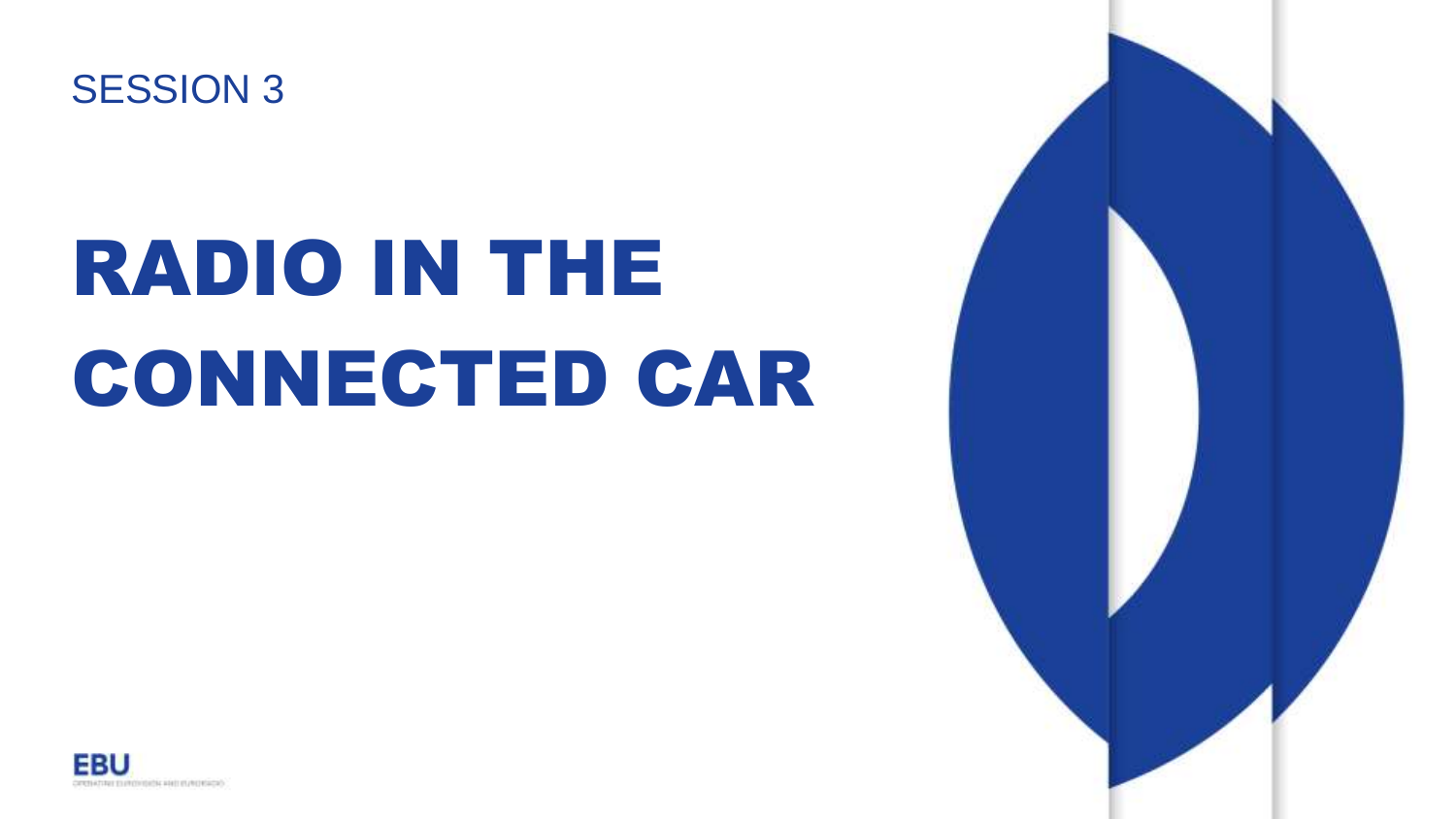## WHAT TO EXPECT FROM EU LEGISLATION?

WOUTER GEKIERE GENEVA, 13 FEBRUARY 2019



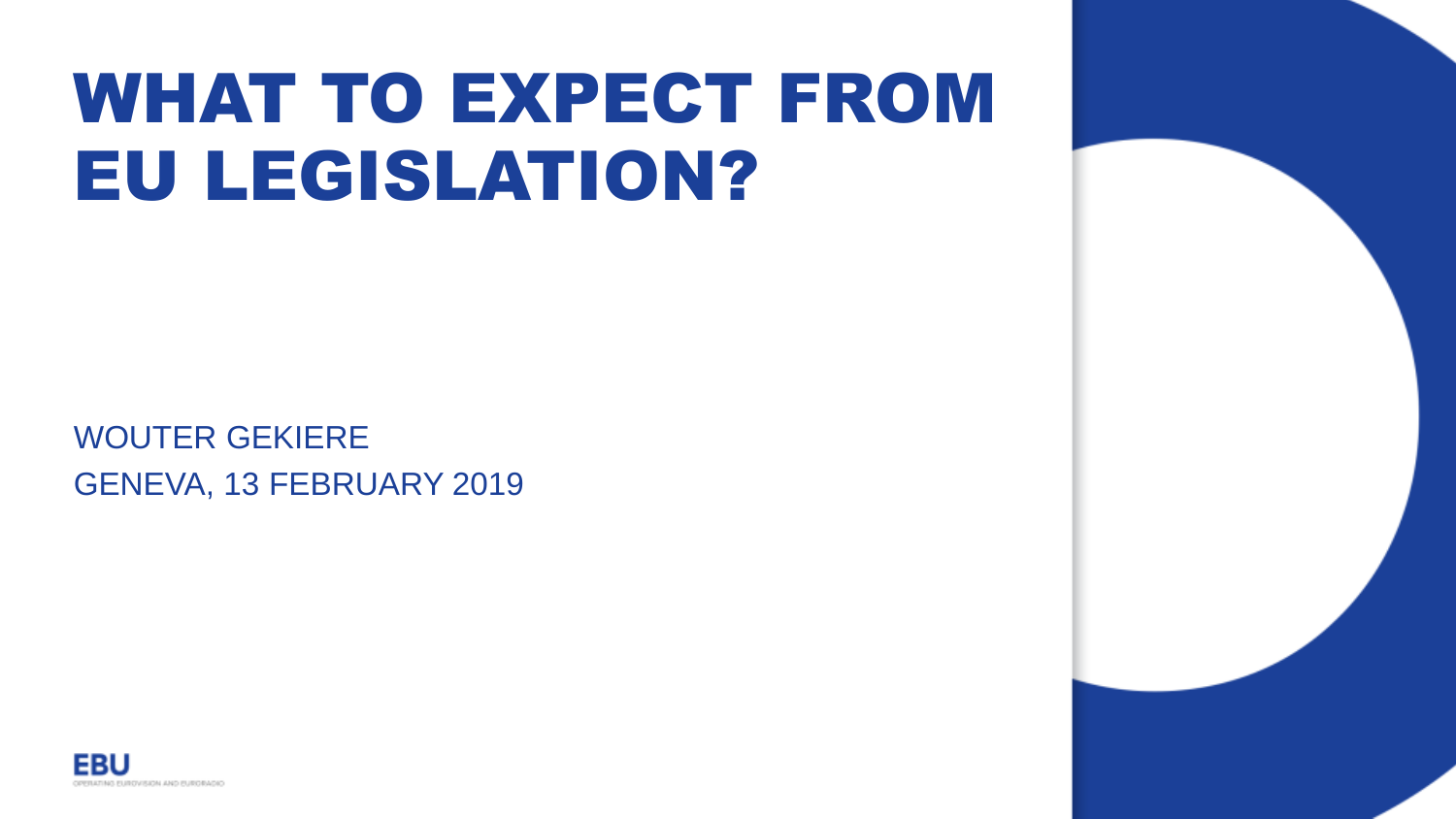### « IT IS OF KEY IMPORTANCE FOR THE FUTURE OF DIGITAL RADIO THAT A COMMON EUROPEAN STRATEGY IS DEVELOPED »

*RSPG report on the future of radio broadcasting in Europe, 2010*



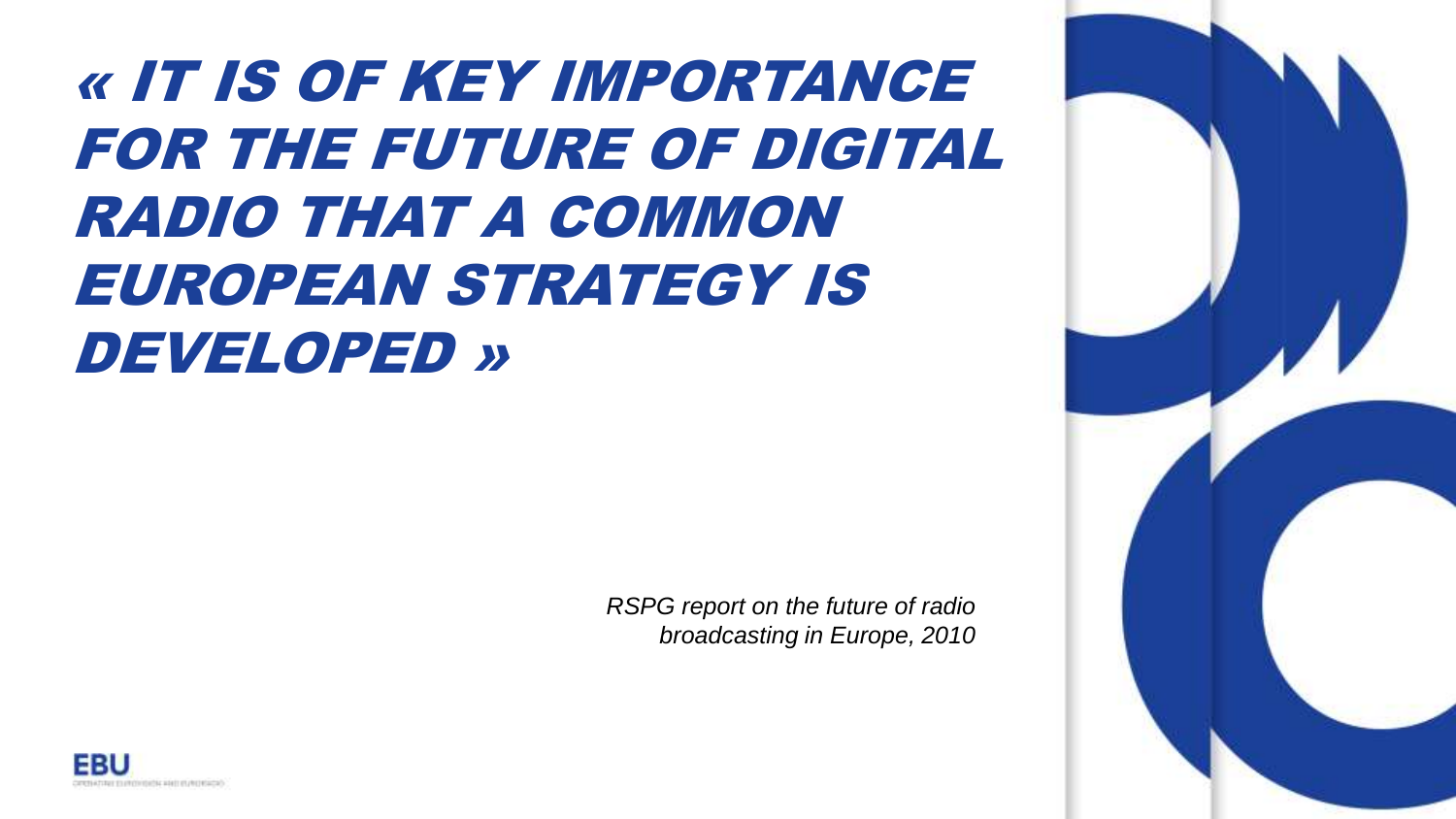"THE LACK OF A MASS MARKET FOR DIGITAL RADIO RECEIVERS (INCLUDING IN-CAR RECEIVERS) AND THE LIMITED INTEGRATION OF THE DIGITAL RADIO FUNCTION IN MULTIFUNCTION RECEIVERS REMAIN ONE OF ESSENTIAL OBSTACLES..."

"EUROPE-WIDE RECOMMENDATIONS CONCERNING DIGITAL RADIO SERVICES TECHNOLOGIES WOULD HELP DEFINING PAN-EUROPEAN RECEIVERS BY SETTING SOME COMMON RULES"

> *RSPG report on the future of radio broadcasting in Europe, 2010*



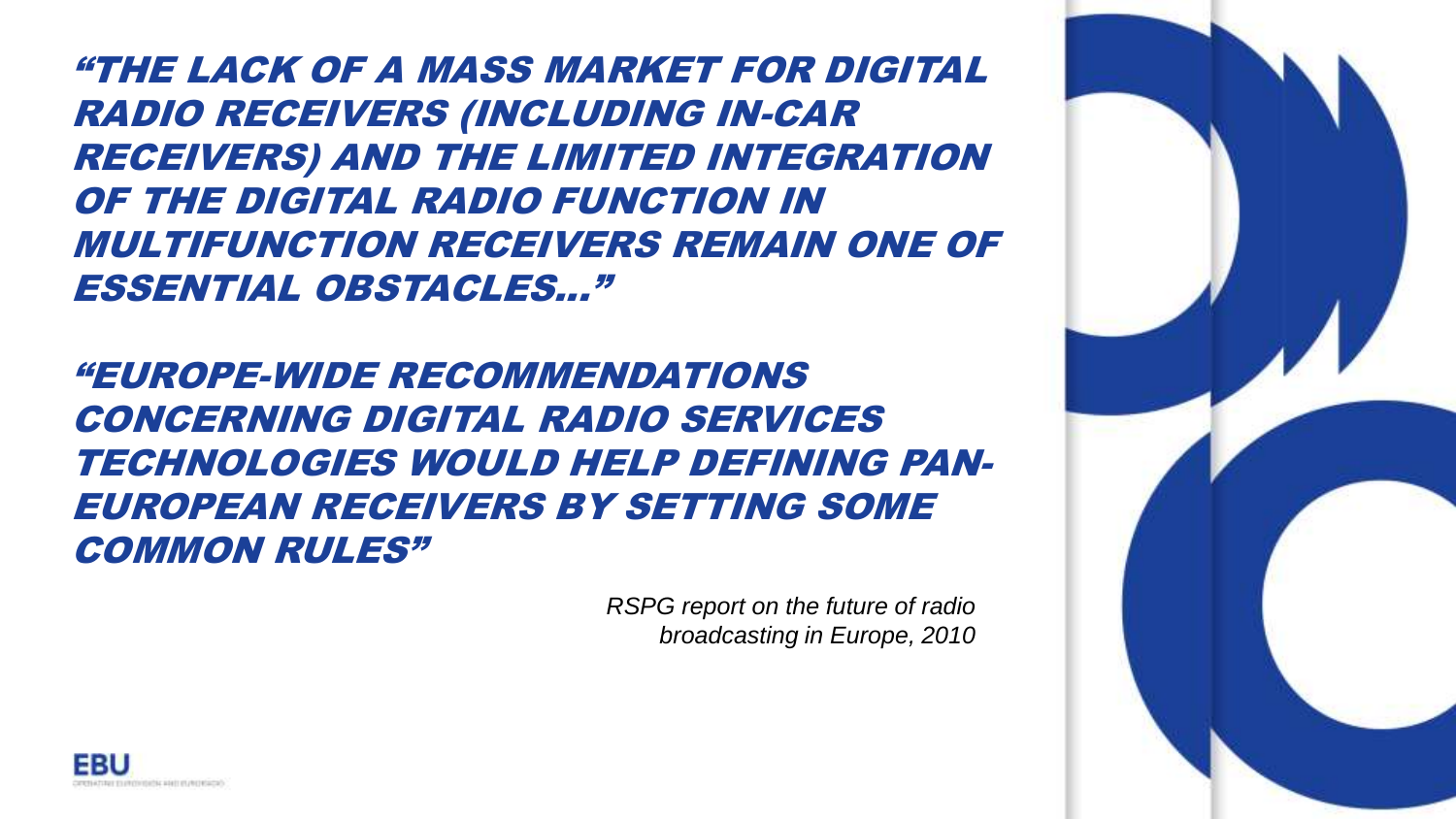"DIGITAL TECHNOLOGIES ARE GOING INTO EVERY ASPECT OF LIFE. ALL THEY REQUIRE IS ACCESS TO HIGH SPEED INTERNET. WE NEED TO BE CONNECTED, OUR ECONOMY NEEDS IT, PEOPLE NEED IT."





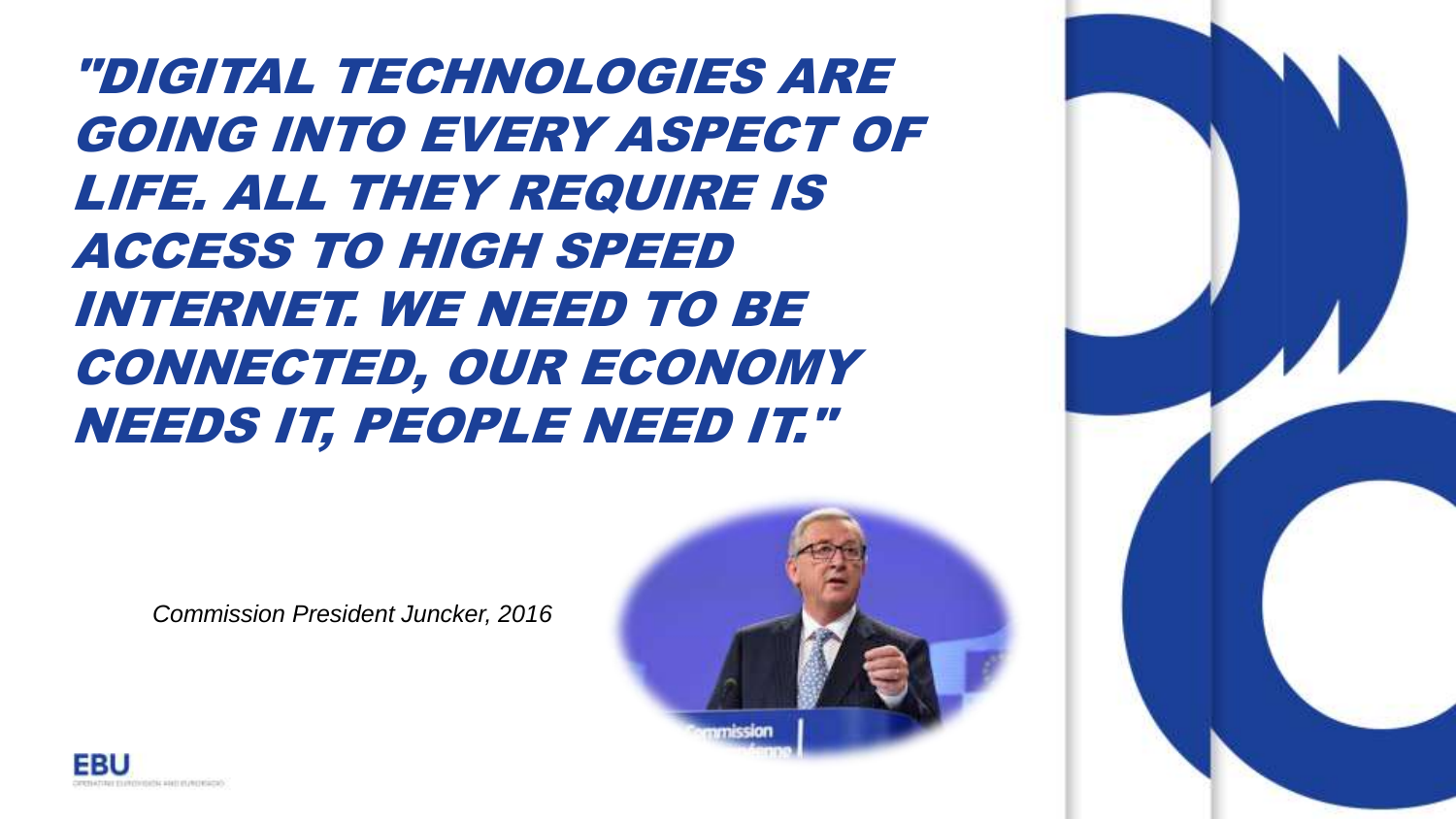#### 09/2016: PROPOSED EU CODE PROMISED TO BOOST CONNECTIVITY FOR EUROPE



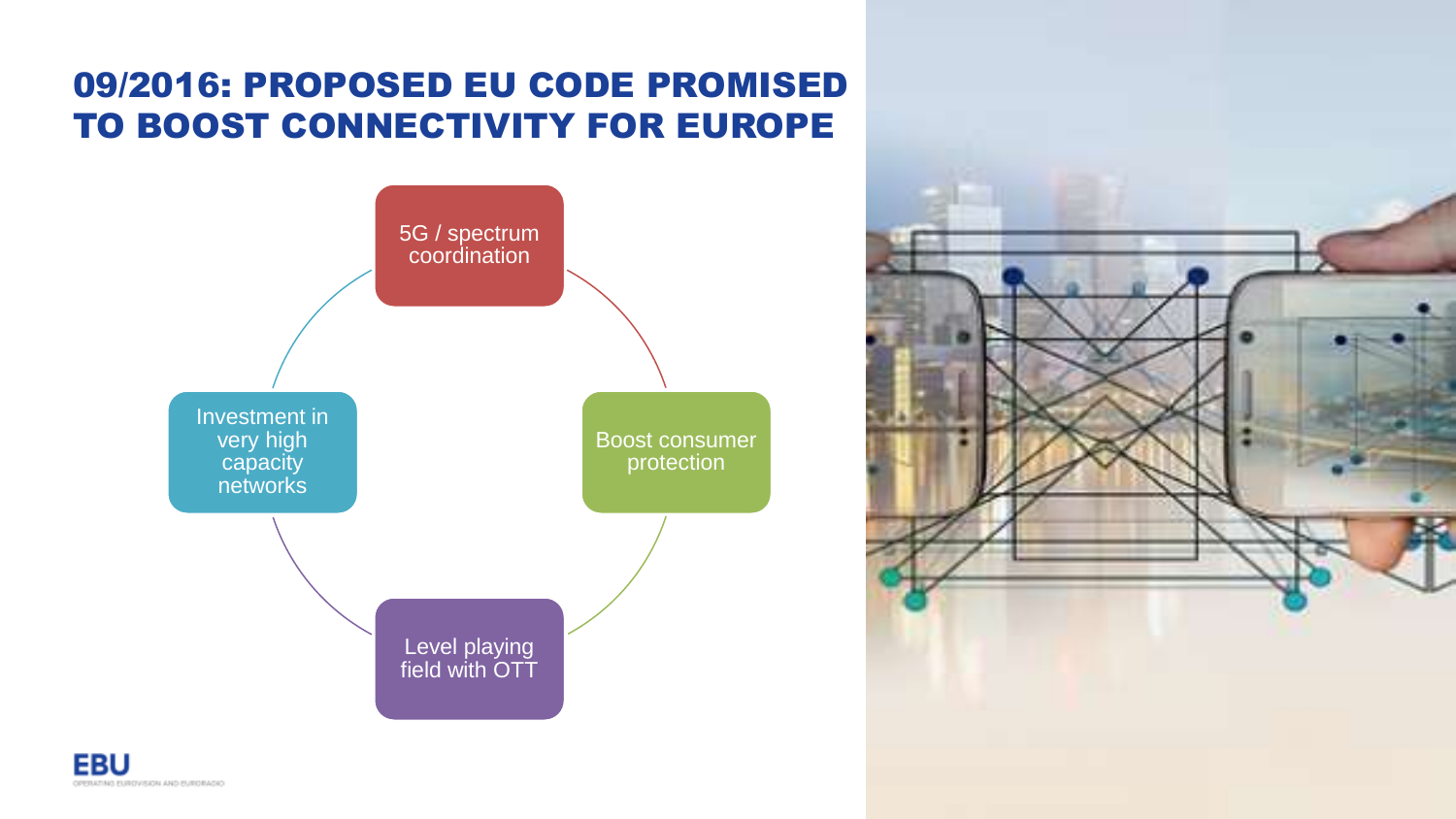#### TOWARDS RULES ON INTEROPERABILITY OF RADIO SETS IN THE NEW CODE

#### **EBU KEY REQUEST**

*Any radio set which is put on the market for sale or rent or otherwise made available in the Union needs to have radio receiving capability* 

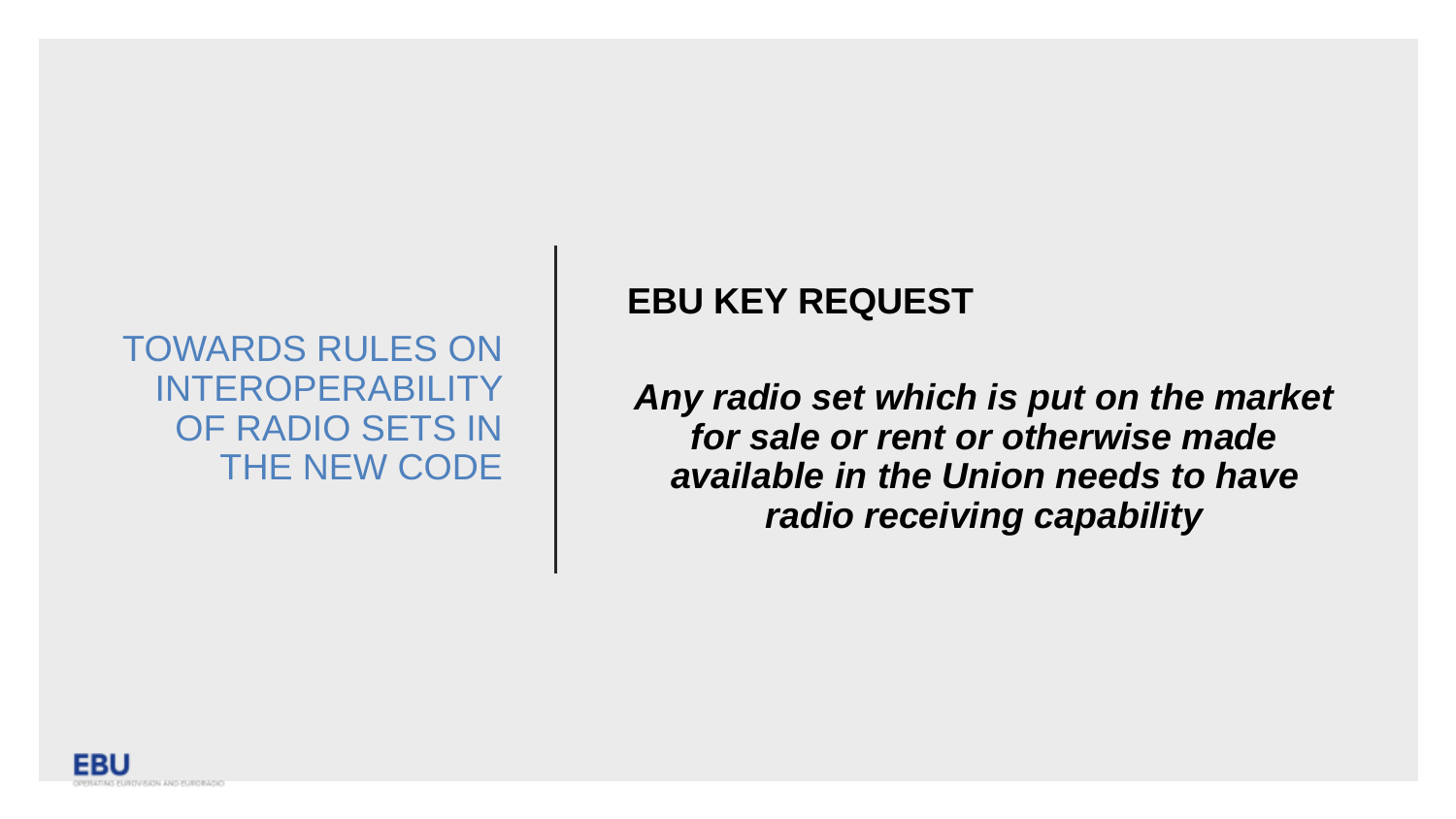#### WHY SUPPORT DIGITAL RADIO CAPABILITY?



Maximise benefits to citizens. Radio as trusted medium and a secure, reliable, popular and free-to-air platform



Contribute to EU digital single market and boost economic growth and employment



Move to digital radio across Europe slow compared digital TV, but the momentum is gathering

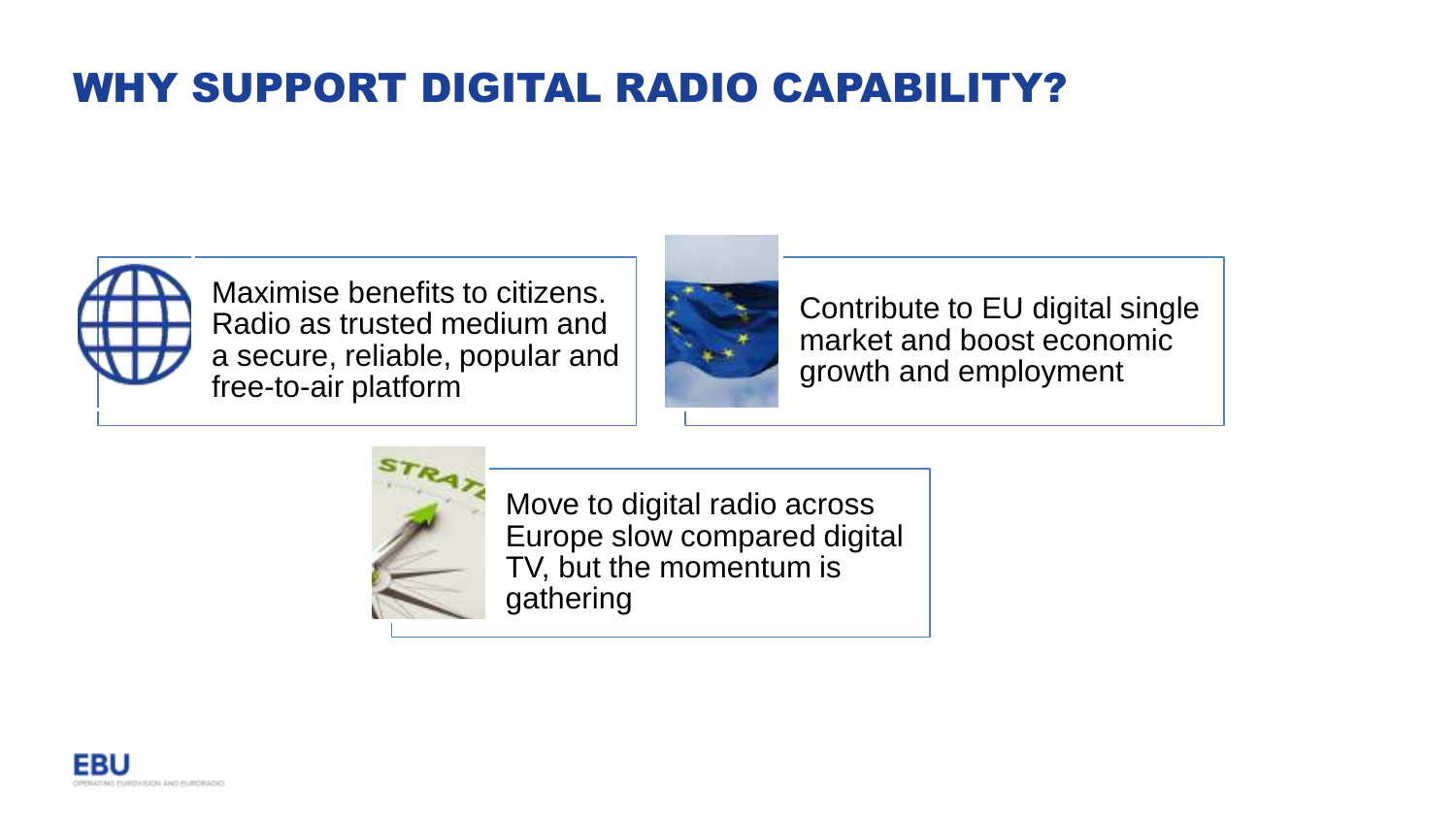

**Digital Audio Broadcasting** 

**ASSOCIATION EUROPÉENNE DES RADIO** 

# MAIN ALLIES

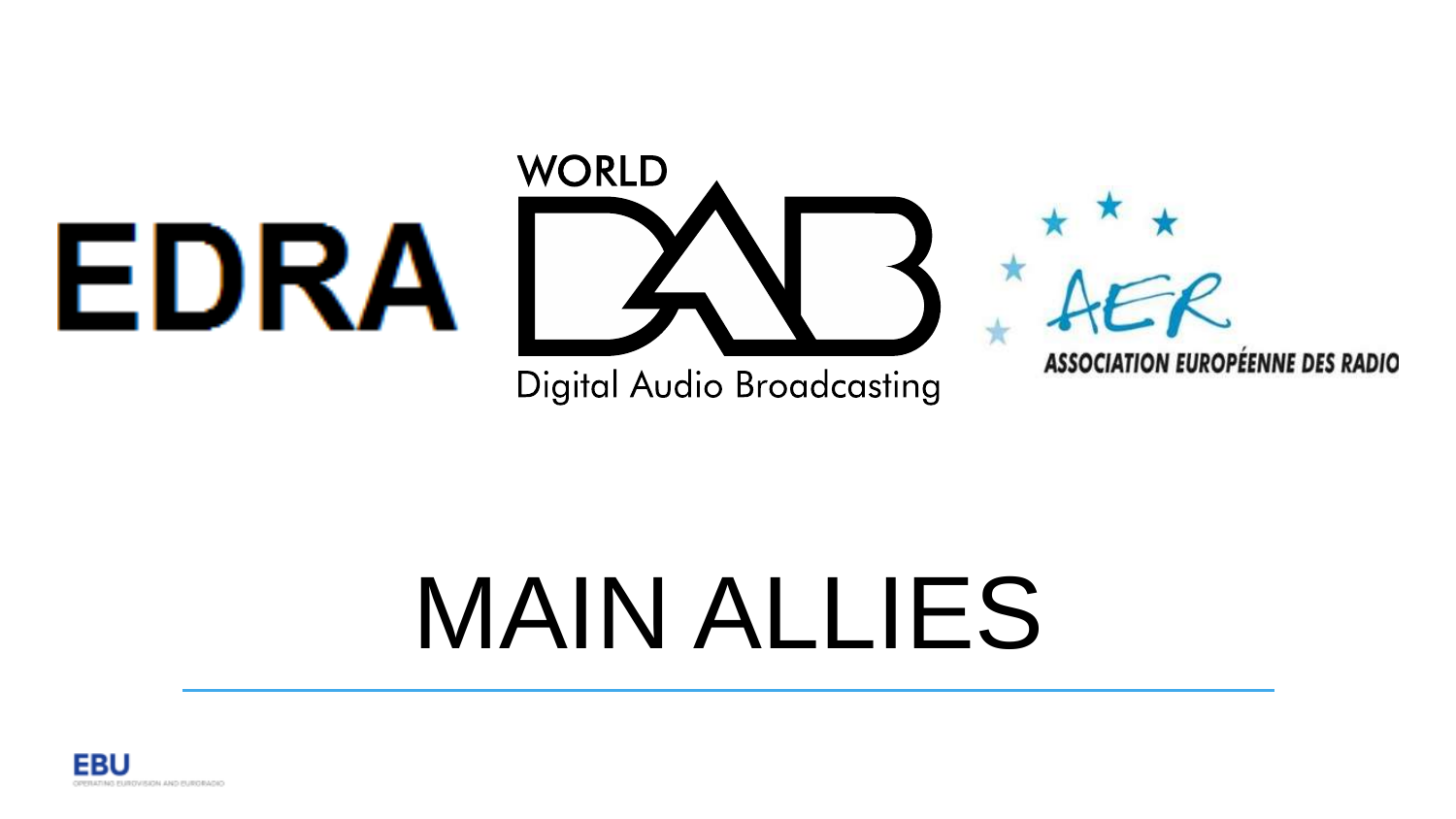Article 113 / annex XI point 3

• Any car radio receiver integrated in a new vehicle of category M for sale or rent in the EU

• Shall comprise a receiver capable of receiving and reproducing at least radio services via digital terrestrial broadcasting services

• From 21 December 2020 onwards

EU ELECTRONIC COMMUNICATIONS CODE AND CAR RADIO RECEIVERS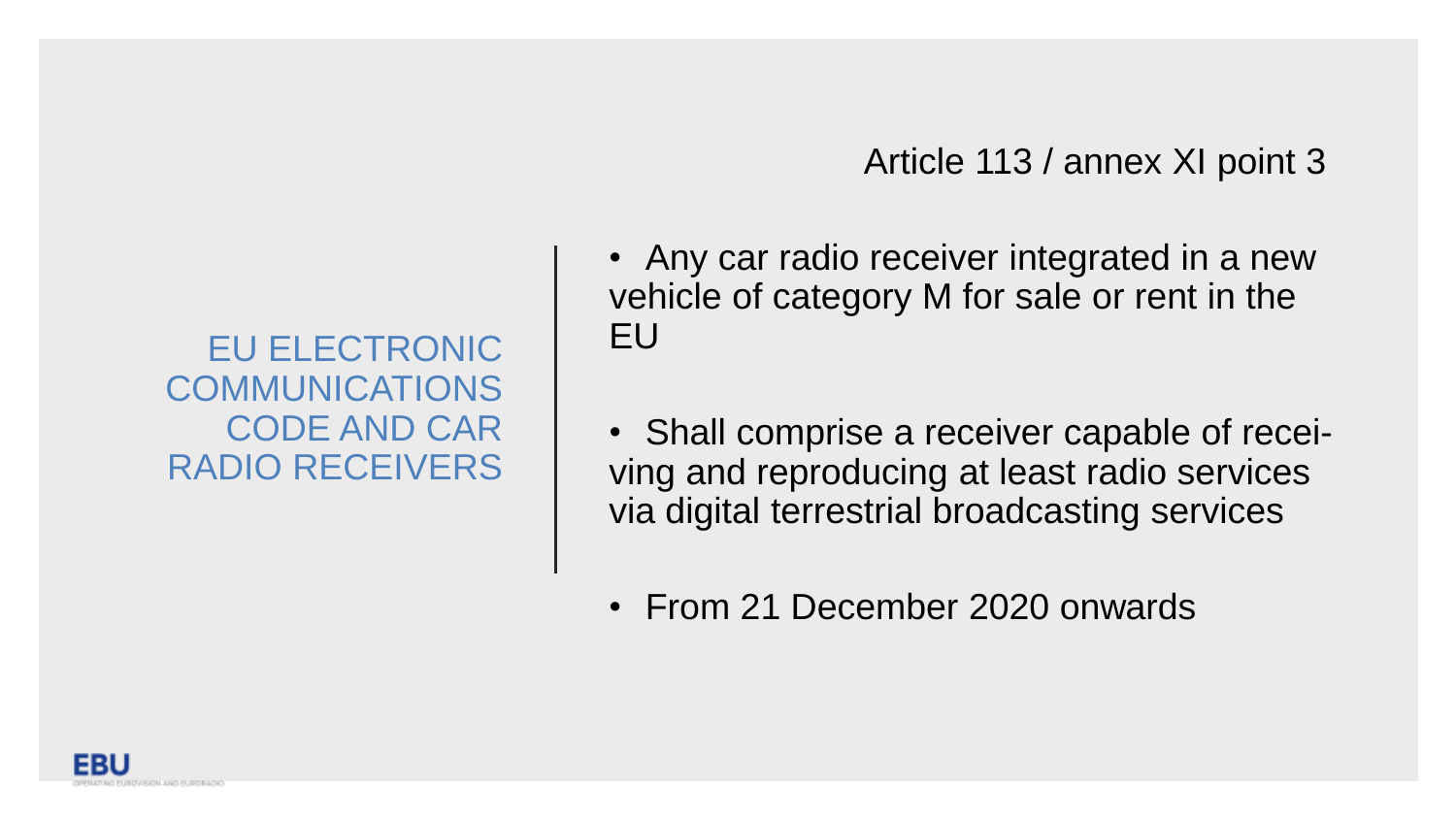#### Article 113

EU ELECTRONIC COMMUNICATIONS CODE AND OTHER CONSUMER RADIO RECEIVERS • Member states may ensure interoperability of other consumer radio receivers

- Limit the impact on the market for lowvalue radio broadcast receivers
- Ensure that measures are not applied where a radio is purely ancillary (such as smartphones)